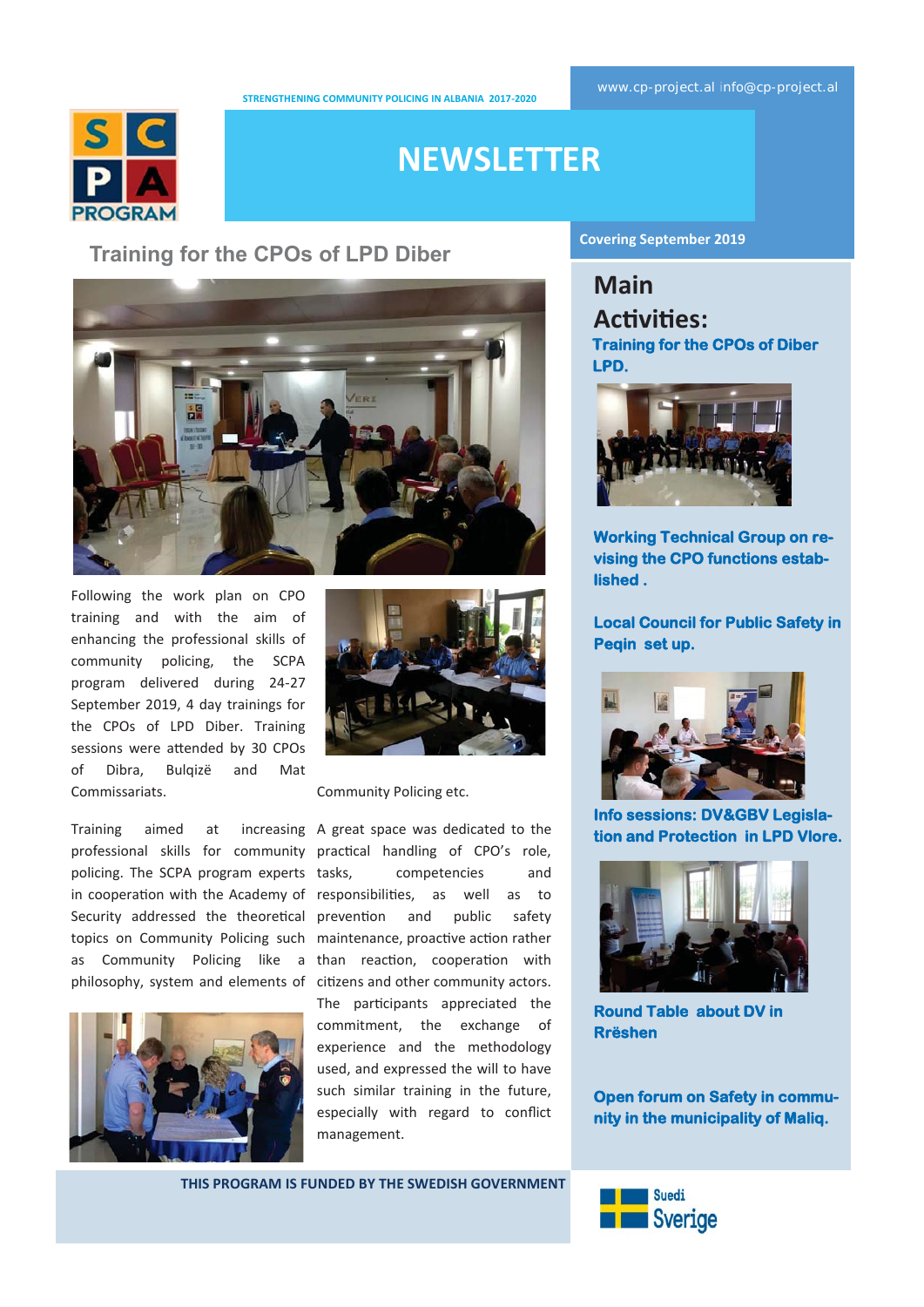### **NEWSLETTER –SEPTEMBER 2019**

# **The State Police educates the youth on road safety**



On the first day of school, the police officers, in addition to ensuring safety and facilitating the circulation nearby the schools, also distributed to the pupils and youngsters the brochure containing rules and advises on road safety.

This brochure printed in 5500 copies, financed by the Swedish Programme "Strengthening Community Policing in Albania", entails advice, rules, road signs and images on the use of the road being a pedestrian, cycler, and motor-cycler or as a passenger in a car or bus.



This activity is carried out in the frame of the assistance provided to the State Police officers to increase their capacities on awareness rising and education on safety in general and particularly road traffic, targeting the youth.







# **Working Technical Group on CPO Monitoring report and job**  description revision estab**lished .**

Pursuant to Order no. 1023, dated 09/07/2019, of the Director of the Public Order Directorate in ASP, for the establishment of the Working Group on revising the CPO funtions, was established. the technical Working Group. Its first meeting took place on September 17, 2019 at the SCPA meeting room. The WG consists of experts from the ASP HQ Community Policing sector , Public order directorate, commissariats as well from the SCPA Program. 4 meetings of the TWG were organized so far, and work is ongoing intensively for meeting the set goals within the agreed timeframe

## **Local Council for Public Safety in Peqin set up.**

Supported by SCPA, the Local Council for Public Safety was established in Peqin.



Thanks to the fruitful cooperation of the responsible actors like the Municipality of Peqin, the Local Police Directorate of Elbasan, the Peqin Commissariat, the Education office, the local health care office, the religious community and NGOs, it was established the Local Council for Public Safety.

All the stakeholders involved, committed themselves to cooperate and increase the safety of Peqin municipality.

The NGO 'Tjeter Vizion' facilitated the whole process, an activity carried out under the project 'Keeping the family and children safe'

**THIS PROGRAM IS FUNDED BY THE SWEDISH GOVERNMENT**